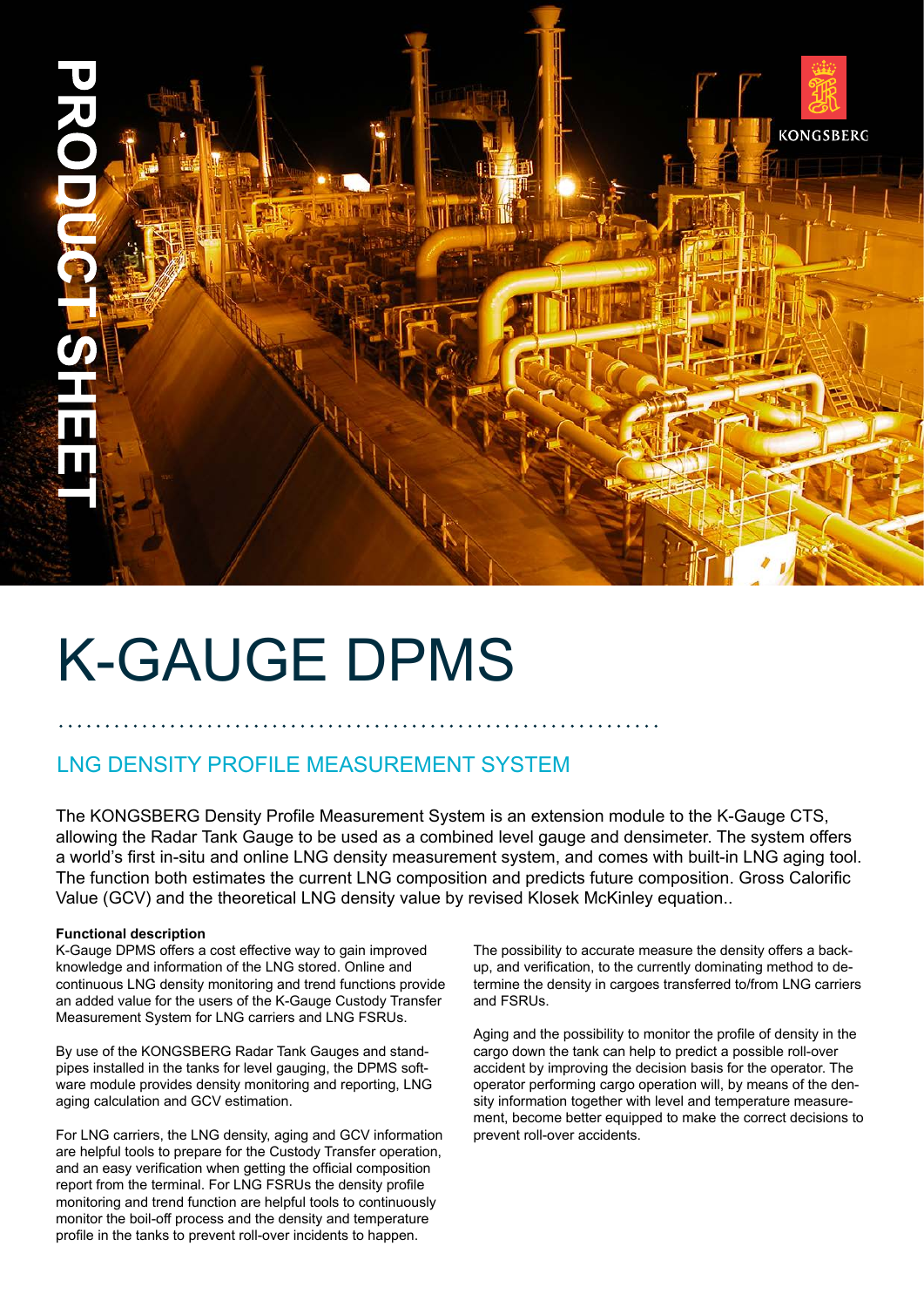#### **Density measurements**

Density is a measurement of mass per unit of volume. Because LNG is not a pure substance, the density varies between the different gas fields due to different composition.

The traditional way of obtaining the density of LNG as input to the CTS report, is by taking liquid samples that are vapourized and sent to a gas chromatograph to analyze the composition. The density is then calculated by using the revised Klosek McKinley equation, where the composition of the LNG found by the gas chromatograph forms the input.

The chemical composition of LNG is a function of the source and type of processing/aging. It is a mixture of mainly methane, ethane, propane and butane with small amounts of heavier hydrocarbons. Besides the hydrocarbons, mainly Nitrogen exist, which is an important component to watch due to its altered properties compared to the hydrocarbons. Methane is by far the major component, usually over 85 % by volume.

| <b>Chemical</b>         | <b>Chemical</b><br><b>Formula</b> | Low   | <b>High</b> |
|-------------------------|-----------------------------------|-------|-------------|
| <b>Methane</b>          | CH <sub>4</sub>                   | 85%   | 99%         |
| <b>Ethane</b>           | $C_2H_6$                          | $1\%$ | 10%         |
| Propane                 | $C_2H_8$                          | 1%    | 5%          |
| <b>Butane</b>           | $C_4H_{10}$                       | 1%    | $>1\%$      |
| Nitrogen                | N <sub>2</sub>                    | 0.1%  | 1%          |
| Other Hydro-<br>carbons | <b>Various</b>                    | Trace | Trace       |

### *Table 1: Typical chemical composition of LNG*

With KONGSBERG radar based densimeter, the density of the LNG is monitored continuously as long as the sensing part of the pipe is immersed in LNG. This is done at each immersed segment in the tank, and can be presented for each tank or averaged over several tanks. By knowing only the  $N<sub>2</sub>$  content to certain accuracy, the uncertainty of the density measurement is reduced to a level well below the uncertainty of today's accepted standards.

Accurate density measurement is possible regardless of the tank atmospheric conditions. High instrument accuracy and flexible software ensure continuously monitoring of the density and its change both in cases with natural and forced boil-off and re-liquefaction.

The density calculated from the gas composition found at laboratories (by use of gas chromatograph), can be verified by the radar based density measurement, hence it will also be a confirmation of the input to the gross calorific value (GCV) calculation. The density meter has a built in aging model that is continuously adjusted by the updated inputs from the accurately measured temperatures and the day-by-day change of the density, thus being a useful feature for the spot marked, combined with other systems for following up on LNG composition, aging and prediction.



*Figure 1: RTG and standpipe installation with marker*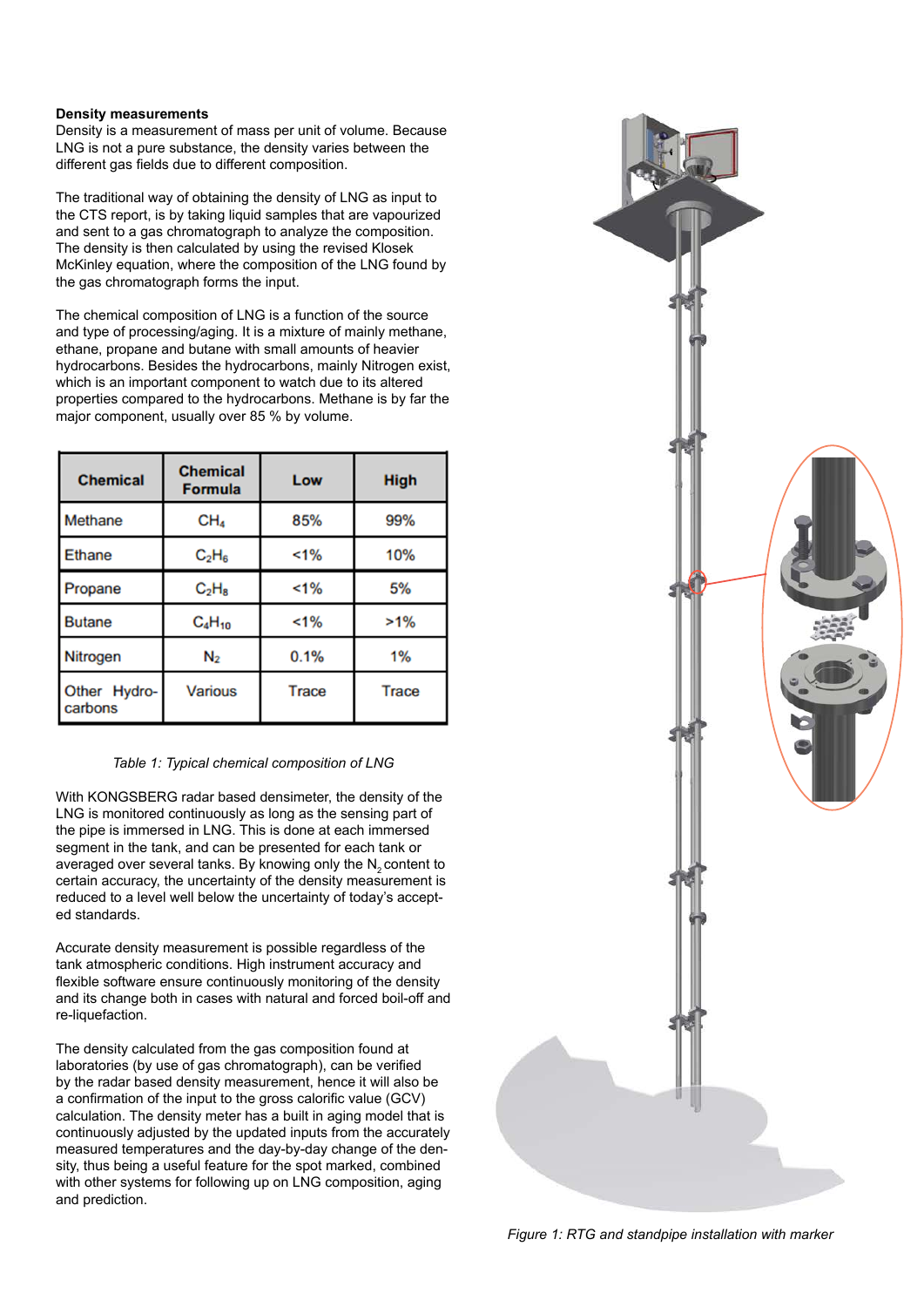

*Figure 2: Functional illustration of LNG densimeter*

The system measures the position of fixed markers inside a standpipe with customized length. A frequency sweeping microwave signal is emitted by the radar through the pipe, where the sensing part(s) of the pipe consist of specially designed markers at both ends. The radar receives a reflected signal from both the upper and the lower marker, and by measuring the position of these carefully calibrated references, the density of the liquid filling the sensing part of the pipe is calculated.

Each densimeter is connected to a dedicated signal processing unit. Density is measured tank by tank, and the system can present the ship average density.

#### **Density profile**

LNG is stored in refrigerated tanks, at temperatures around -160 °C and pressures slightly over atmospheric. Heat leaks, even in well insulated tanks, will cause boil–off which makes the composition of the LNG to slowly change (aging). Under normal conditions, heat transfer and vessel motions will ensure circulation of the LNG, maintaining a uniform liquid. However, in cases where addition of new LNG with a different temperature and density combined with insufficient circulation can lead to stratification/layering of the LNG.

To avoid layering in an LNG tank, the choice between top and bottom filling is crucial when receiving additional LNG in a partly filled tank. The combination of wrongly filled LNG followed by insufficient circulation can lead to stratification that ends up in a rollover incident.

A method to detect stratification in LNG is to measure both the density and the temperature profile over the tank height. The KONGSBERG radar based densimeter measure density profile continuously over the tank height by measuring the position of fixed markers inside a standpipe. The standpipe consist of several sections flanged together to form the pipe ranging over the full tank height. The density of the liquid filling the column between each two markers is continuously measured and the density profile down the tank are presented for every segment along with the temperature profile.



*Figure 3: LNG densimeter overview mimic*